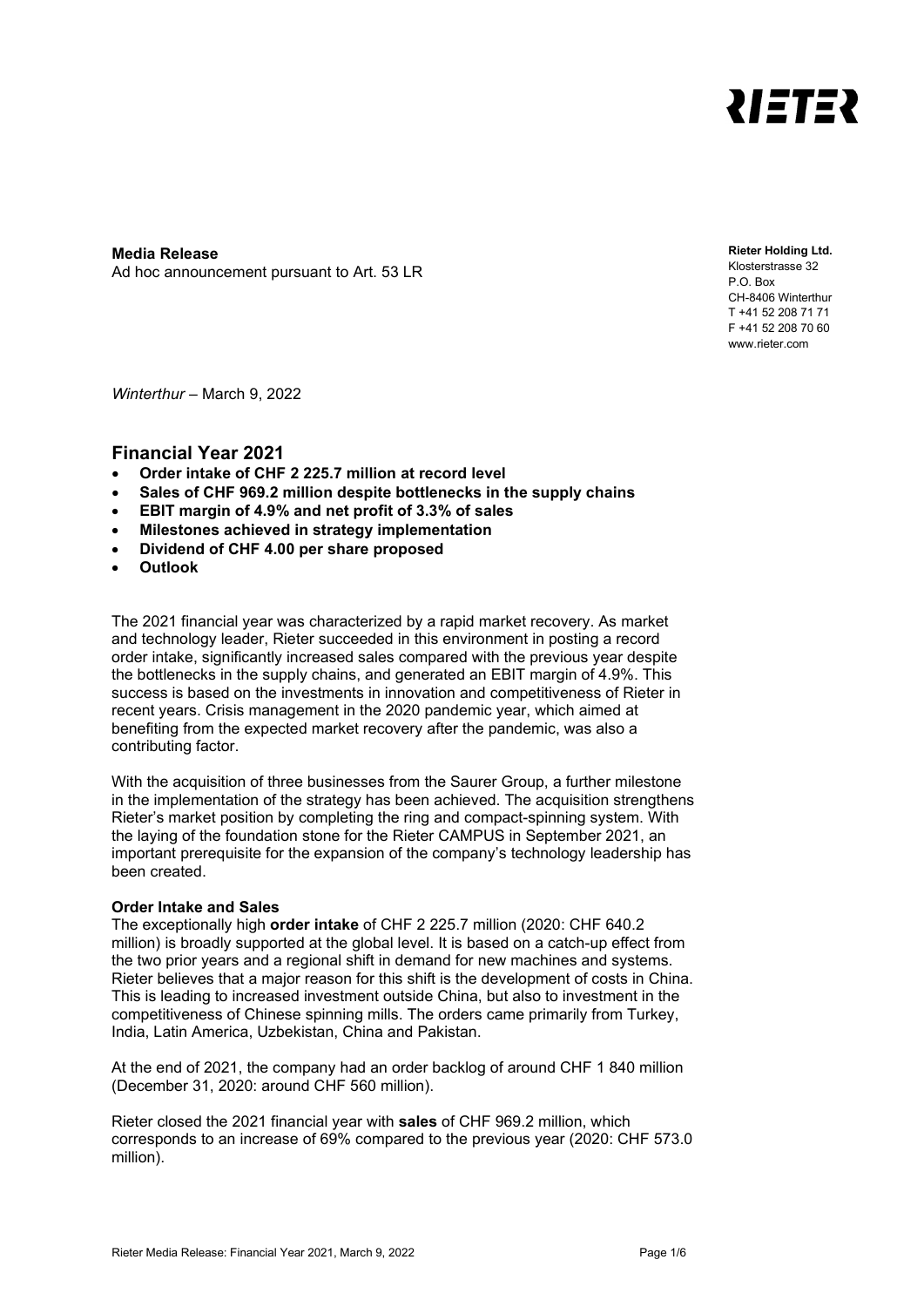# **ZIETEZ**

#### **EBIT, Net Profit and Free Cash Flow**

The profit at the **EBIT** level in the 2021 financial year was CHF 47.6 million, which represents 4.9% of sales. At the **net profit** level, a profit of CHF 31.7 million accrued, which corresponds to 3.3% in relation to sales.

**Free cash flow** at CHF 128.1 million is a result of the positive developments in earnings and net working capital.

The acquisition of three businesses from the Saurer Group for a purchase price of CHF 321.4 million resulted in net debt of CHF 161.9 million; as of December 31, 2020, net liquidity amounted to CHF 41.3 million. At December 31, 2021, liquid funds amounted to CHF 249.4 million (2020: CHF 283.2 million).

The equity ratio as of December 31, 2021, was 27.6% (previous year's reporting date: 36.4%).

#### **Sales by Region**

Sales increased in all regions, with the exception of Africa. The highest growth of CHF 126.0 million compared to CHF 50.8 million in the previous year was achieved in India, followed by North and South America with CHF 149.9 million in 2021 compared to CHF 66.4 million in the previous period, and the Asian countries excluding China, India and Turkey with CHF 318.7 million (2020: CHF 184.8 million). In Turkey, Rieter increased sales to CHF 182.3 million (2020: CHF 122.0 million), in China to CHF 135.3 million (2020: CHF 92.8 million) and in Europe to 43.3 million (2020: CHF 38.4 million). In Africa, sales were below the prior-year level at CHF 13.7 million (2020: CHF 17.8 million).

#### **Business Groups**

Despite the well-known challenges in the supply chain, the Business Group **Machines & Systems** posted an order intake of CHF 1 708.6 million (2020: CHF 363.9 million) and achieved sales of CHF 590.3 million, double the previous year's figure (2020: CHF 295.8 million). Ring and compact-spinning systems, on whose customer benefits Rieter has worked intensively in recent years, were particularly in demand.

The order intake of the Business Group **Components** was CHF 296.0 million, 75% above the previous year's level (2020: CHF 169.1 million). Against the backdrop of successful strategy implementation and good capacity utilization at spinning mills worldwide, sales increased to CHF 231.5 million (2020: CHF 174.3 million).

The Business Group **After Sales** recorded an order intake of CHF 221.1 million, 106% higher than the previous year (2020: CHF 107.2 million). Sales reached a level of CHF 147.4 million (2020: CHF 102.9 million). The positive evolution of the Business Group After Sales was also significantly influenced by successful strategy implementation and good capacity utilization at spinning mills around the world.

#### **Acquisition of three Saurer businesses**

Effective from December 1, 2021, Rieter is consolidating the components businesses acquired from Saurer. With the acquisition of Accotex (elastomer components for spinning machines) and Temco (bearing solutions for filament machines), Rieter is strengthening its market position in the components business.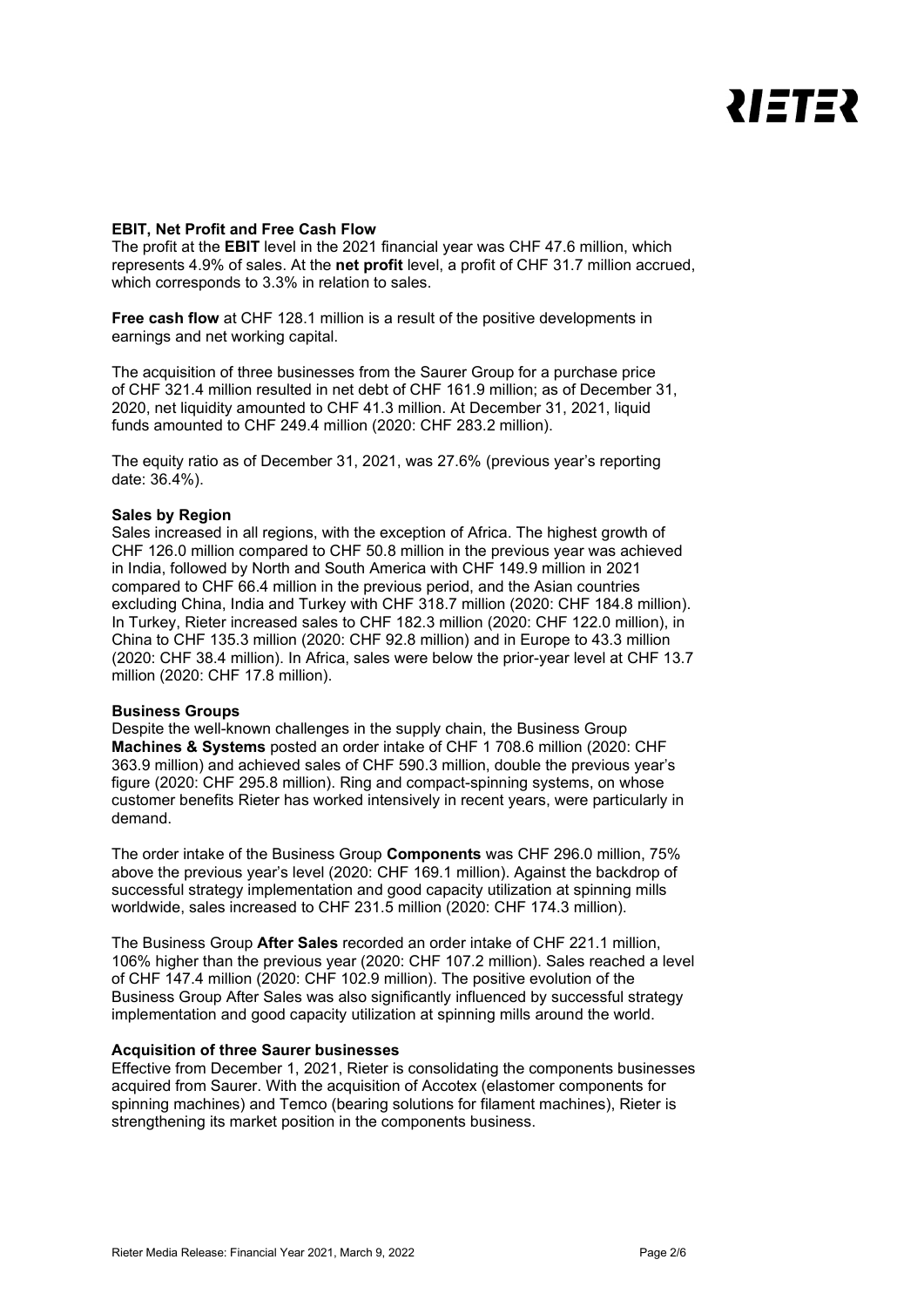

The acquisition of the third business from Saurer (automatic winder) completes and thus considerably increases the attractiveness of Rieter's ring and compact-spinning system. This acquisition marks an important milestone in the implementation of the company's strategy as an innovative systems supplier. The transaction is expected to be finalized in the first half of 2022.

#### **Rieter CAMPUS**

On September 8, 2021, at the Winterthur location, the foundation stone was laid for the Rieter CAMPUS, which includes a customer and technology center as well as an administration building. With the Rieter CAMPUS, the company is creating a state-ofthe-art and creative working environment, ensuring access to cutting-edge European technology and enhancing its ability to attract young talent. Thus, the Rieter CAMPUS will make an important contribution to the implementation of the innovation strategy and to the enhancement of the company's technology leadership position.

#### **Dividend**

In view of the profit of CHF 31.7 million at the net profit level in the 2021 financial year, the Board of Directors proposes to the shareholders for 2021 the distribution of a dividend of CHF 4.00 per share. This corresponds to a payout ratio of 57%.

#### **Changes to the Group Executive Committee**

With effect from March 1, 2021, the Board of Directors of Rieter Holding AG appointed Roger Albrecht as Head of the Business Group Machines & Systems and a member of the Group Executive Committee.

#### **Board of Directors and Annual General Meeting**

At the 130<sup>th</sup> Annual General Meeting held on April 15, 2021, the shareholders approved all motions proposed by the Board of Directors. The Chairman of the Board Bernhard Jucker and the Directors This E. Schneider, Hans-Peter Schwald, Peter Spuhler, Roger Baillod, Carl Illi and Luc Tack were confirmed for a further one-year term of office. Stefaan Haspeslagh was newly elected to the Board of Directors for a one-year term of office. This E. Schneider, Hans-Peter Schwald and Bernhard Jucker, the members of the Remuneration Committee who were standing for election, were also each re-elected for a one-year term of office.

#### **Changes to the Board of Directors**

The two members of the Board of Directors, Luc Tack and Stefaan Haspeslagh, resigned from Rieter's Board of Directors with effect from August 30, 2021.

#### **Outlook**

Rieter anticipates a gradual normalization of the demand for new systems in the coming months. The company expects demand for wear and spare parts to remain at a good level due to high capacity utilization at spinning mills.

For the full year 2022, due to the high order backlog and the consolidation of the businesses acquired from Saurer, Rieter anticipates sales of around CHF 1 500 million. Sales in the second half of 2022 are expected to be higher than in the first half of the year.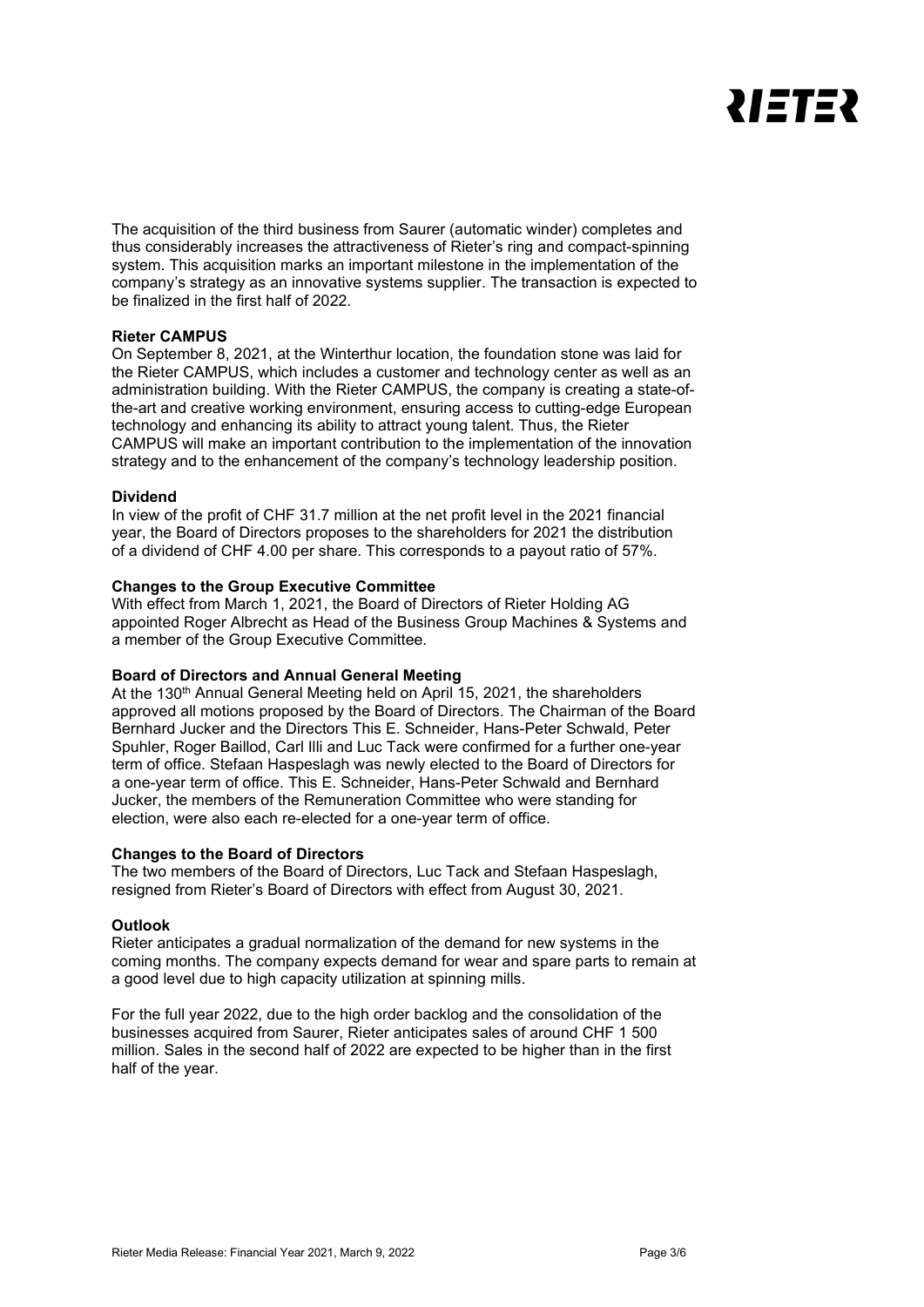

The realization of sales from the order backlog continues to be associated with risks in relation to the well-known bottlenecks in the supply chains, the ongoing pandemic and the geopolitical uncertainties. Despite the price increases already implemented, the rise in global costs poses a risk to the development of profitability.

#### **Thank You**

The Board of Directors and the Group Executive Committee wish to thank all Rieter employees for their great dedication under the very difficult conditions in financial year 2021. It was only possible to cope with the rapid market recovery, the bottlenecks in the supply chains and the ongoing COVID pandemic thanks to the great commitment of the employees and their loyalty to Rieter. Our customers, suppliers and business partners who for their part had to overcome major challenges also deserve a big thank you for their loyalty to the Rieter Group. We express our heartfelt thanks to the Rieter shareholders for their trust and hope to be able to welcome them again in person at the Annual General Meeting next year.

#### **Telephone Conference for Media and Investors**

The telephone conference for media and investors will take place **today, March 9, 2022, at 9.00 am (CET).**

Dial-in details:

|  |  | +41 58 310 50 00<br>+44 207 107 06 13<br>$+1$ 631 570 56 13<br>+86 400 120 23 19<br>+91 446 688 60 46 |
|--|--|-------------------------------------------------------------------------------------------------------|

#### **Presentation Material**

The Annual Report 2021, media release as well as media- and investor presentation can be found at: [www.rieter.com/media/media-kit/](https://www.rieter.com/media/media-kit/)

#### **Forthcoming Dates**

|           | • Annual General Meeting 2022                      | April 7, 2022     |
|-----------|----------------------------------------------------|-------------------|
| $\bullet$ | Semi-Annual Report 2022                            | July 19, 2022     |
| $\bullet$ | Investor Update 2022                               | October 21, 2022  |
| $\bullet$ | Publication of sales 2022                          | January 25, 2023  |
| $\bullet$ | Deadline for proposals regarding the agenda of the |                   |
|           | <b>Annual General Meeting</b>                      | February 17, 2023 |
|           | • Results press conference 2023                    | March 9, 2023     |
| $\bullet$ | <b>Annual General Meeting 2023</b>                 | April 20, 2023    |
| $\bullet$ | Semi-Annual Report 2023                            | July 20, 2023     |
| $\bullet$ | Investor Update 2023                               | October 20, 2023  |
|           |                                                    |                   |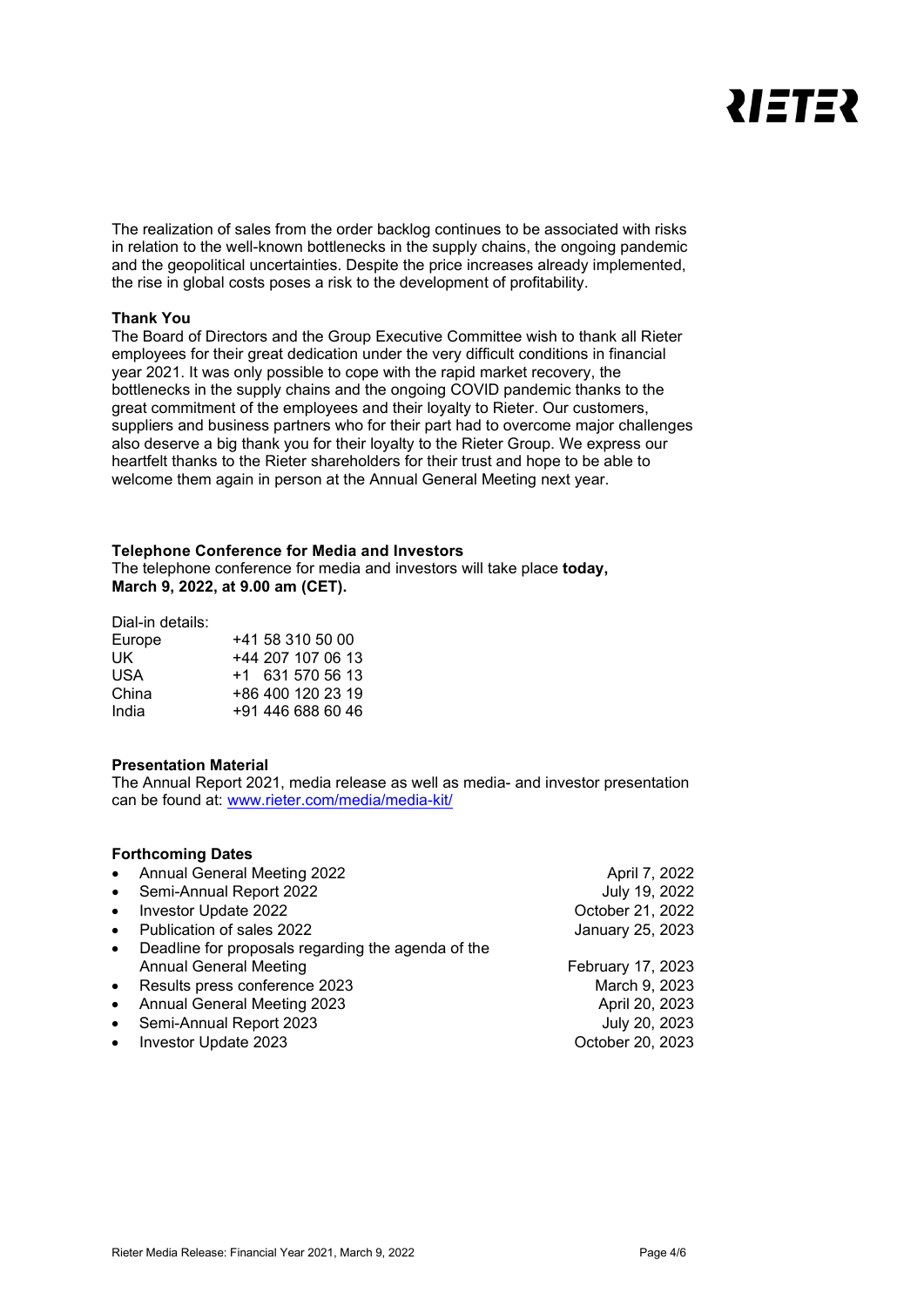# **ZIETEZ**

For further information please contact:

Rieter Holding Ltd. **Investor Relations** Kurt Ledermann Chief Financial Officer T +41 52 208 70 15 F +41 52 208 70 60 [investor@rieter.com](mailto:investor@rieter.com) www.rieter.com

Rieter Management AG **Media Relations** Relindis Wieser Head Group Communication T +41 52 208 70 45 F +41 52 208 70 60 [media@rieter.com](mailto:media@rieter.com) www.rieter.com

### **About Rieter**

Rieter is the world's leading supplier of systems for short-staple fiber spinning. Based in Winterthur (Switzerland), the company develops and manufactures machinery, systems and components used to convert natural and manmade fibers and their blends into yarns. Rieter is the only supplier worldwide to cover both spinning preparation processes and all four end spinning processes currently established on the market. Furthermore, Rieter is a leader in the field of precision winding machines. With 17 manufacturing locations in ten countries, the company employs a global workforce of some 4 900, about 18% of whom are based in Switzerland. Rieter is listed on the SIX Swiss Exchange under ticker symbol RIEN. [www.rieter.com](http://www.rieter.com/)